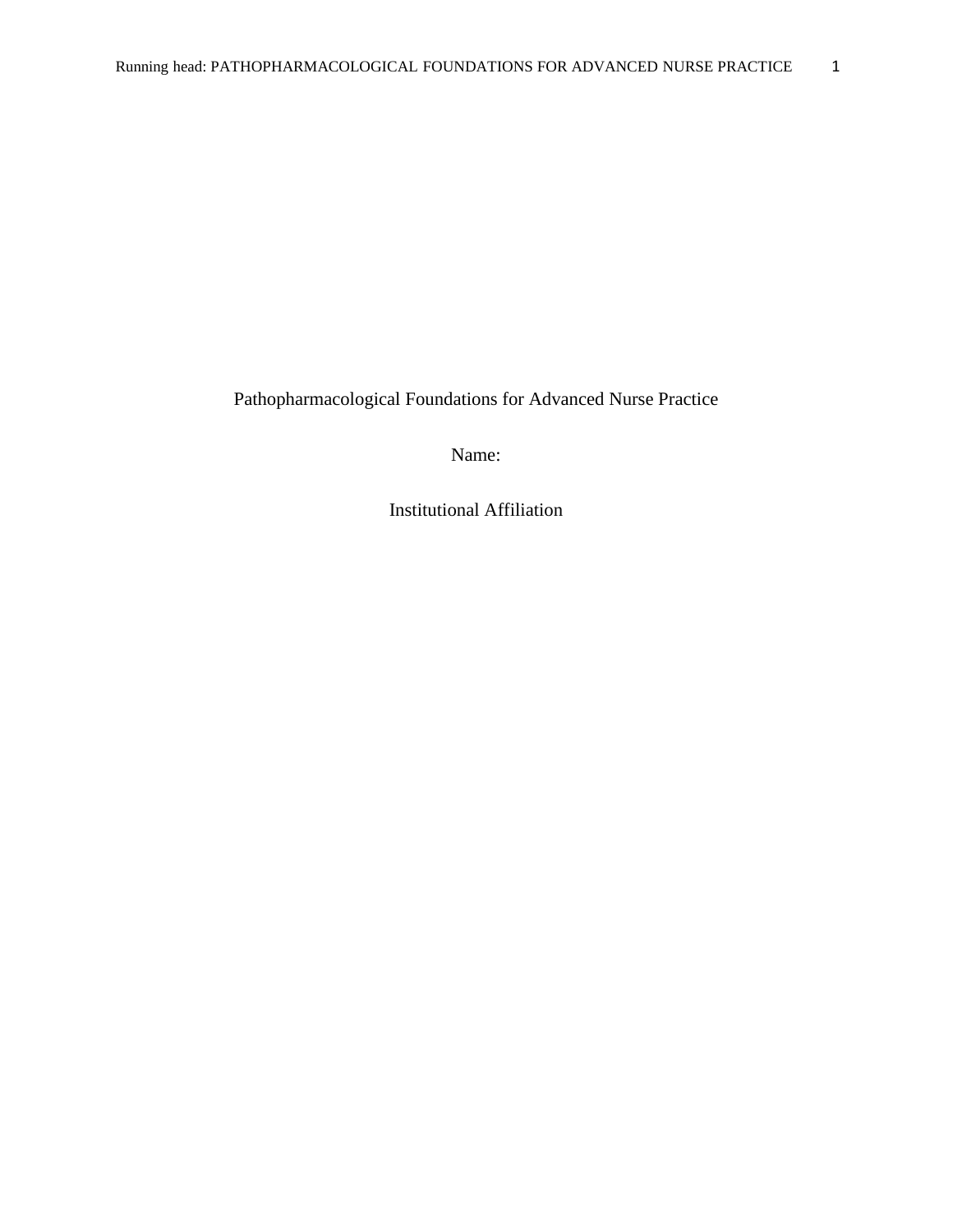Pathopharmacological Foundations for Advanced Nurse Practice

### Prevalence of Obesity

According to recent findings from Centers for Disease Control and Prevention (CDC), nearly four in every ten people in the U.S have a BMI of above 30 and are regarded as obese (Seidell & Halberstadt, 2015). The rates of obesity among adults have continued to increase steadily, rising from 32.5% in 2010-2011 to 39.4% in 2015-2016. The prevalence of obesity among youths currently stands at 18.5% (Seidell & Halberstadt, 2015). One in five adolescents aged 12-19, one in five children aged 6-11, and one in ten preschoolers aged 2-5 is considered obese. This trend is worrying, and more young individuals are likely to stay obese due to their lifestyles. Childhood obesity is associated with high chances of adult death — obesity linked to serious health complications such as type 2 diabetes, stroke, heart disease, and certain types of cancers. These complications are the primary cause of premature and preventable death. The World Health Organization (WHO) projects that the health cost of obesity in the U.S in 2015 was \$ 147 US billion dollars (Seidell & Halberstadt, 2015). The report also demonstrates that the medical cost for an obese individual was \$1345 higher than those of normal weight. The purpose of this paper is to analyze the pathophysiology of obesity, discuss evidence-based pharmacological treatments, characteristics of an obese individual, factors leading to obesity, impacts of obesity, best practices of managing obesity and strategies which an individual can use to manage obesity.

# Pathophysiology

The adipocyte is the cellular basis for obesity is which may increase in number or size in obese patients. Hypertrophic obesity is a type of android abdominal obesity which is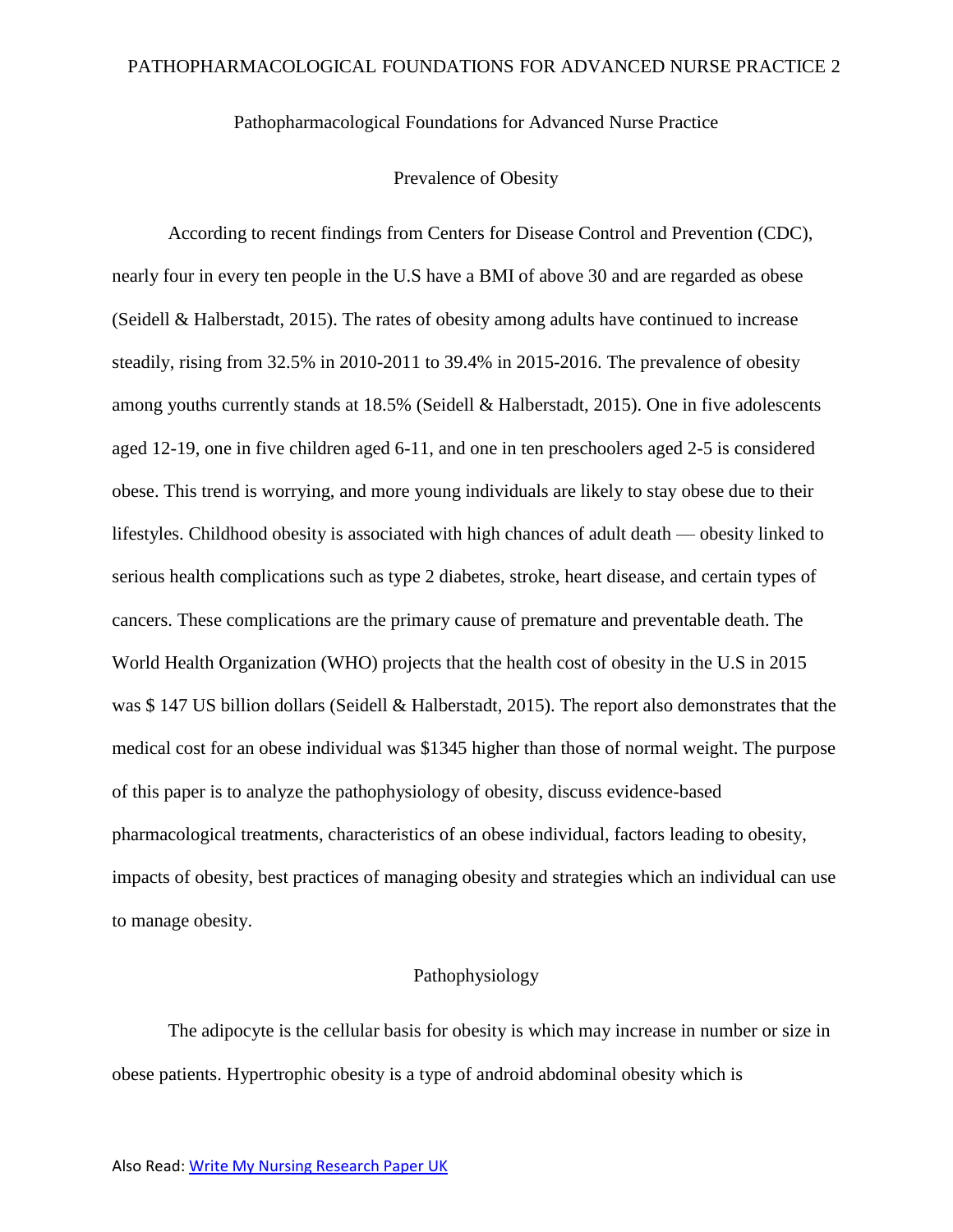characterized by inflated fat cells. It usually begins in adulthood and is linked to increased cardiovascular risk. Hypertrophic obesity responds quickly to weight loss measures (Ogden et al. 2014).

 Hypercellular obesity is more variable than hypertrophic obesity. It usually develops in people who develop obesity during their childhood and teenage periods. It is invariably found in persons with adverse obesity. Obesity occurs as a result of an imbalance of calories consumed and the burned calories. The adipocytes are increasingly multifaceted and metabolically active cells. The adipocyte is believed to be an active endocrine gland secreting several metabolites and metabolites which are relevant to control of body weight. Some adipocytokines secreted by adipose play an important role in coagulation of blood. Other adipocytokines are involved in the regulation of appetite and insulin sensitivity (Ogden et al. 2014).

 Changes in physical activity and diet are associated with a decrease in physical activity and increase intake of high-density foods. If an individual consumes few calories that they metabolize they will lose weight. Conversely, if an individual eats more calories than they can metabolize, they will gain weight. The primary causes of obesity are physical inactivity and overeating. Other causes may include culture, environment, and genetics (Ogden et al. 2014).

Culture plays an important role in increasing the likelihood of developing obesity. For instance, the prevalence of obesity among Hispanics and non-Hispanic black children is above the average. Both Hispanic and non-Hispanic youths are likely to have been born from humble backgrounds which is a major risk factor for obesity. This increase in obesity is associated with lack of access to healthy foods, failure to educate patients on proper nutrition, poor neighborhoods, and limited physical activities in schools in the community (Ogden et al. 2014).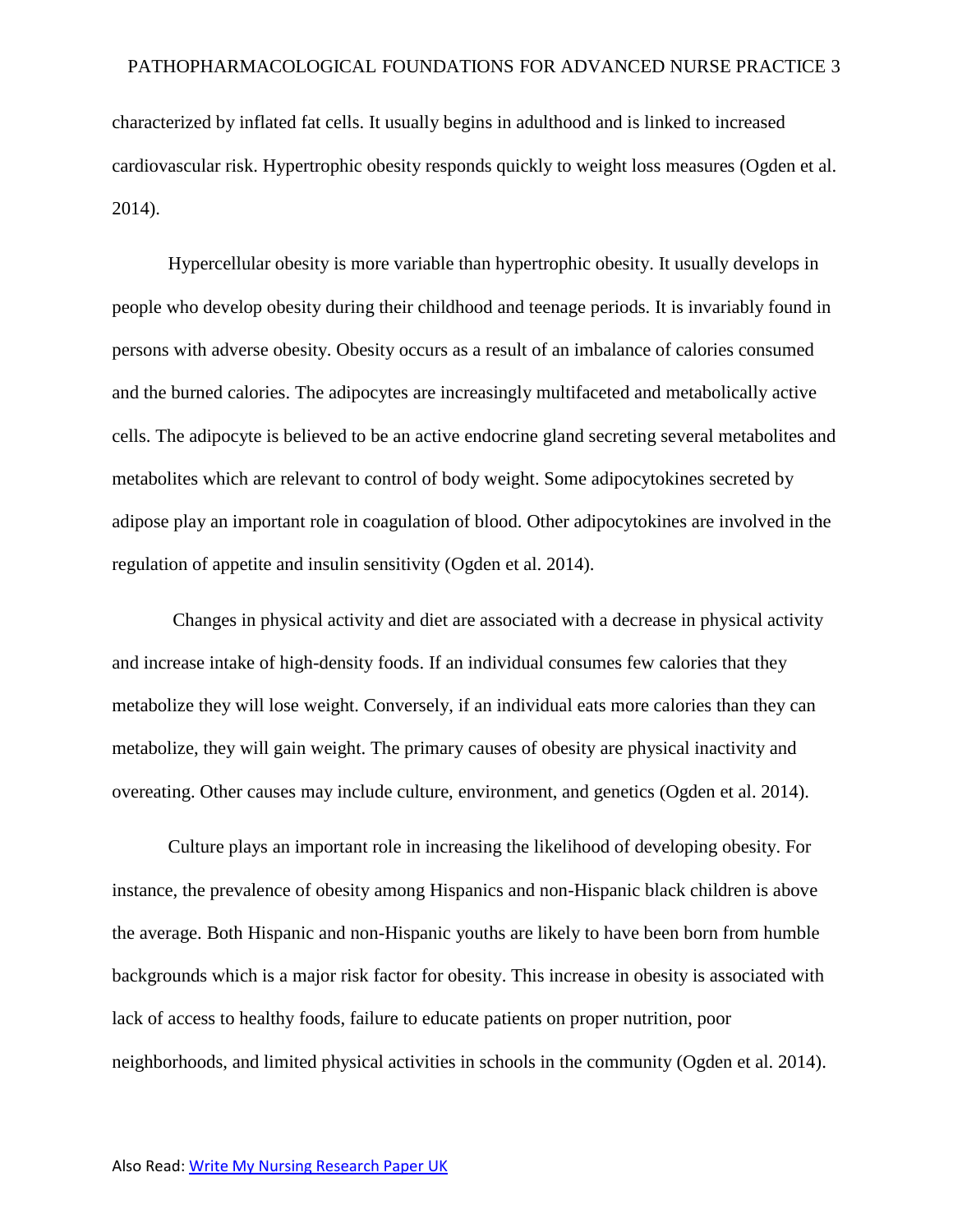The environment plays a critical role in the development of obesity. For instance, lack of physical activity due to the residence of an individual can lead to obesity. Children spend many hours in front of television of playing outdoors. Shopping online has reduced walking to the local mall and escalators have replaced stairs. The environment in which an individual lives has a great impact on their health (Ogden et al. 2014).

Genetics are also associated with obesity. An individual is likely to become obese if they have a sibling or a parent who is obese. Fats in the body are regulated by a hormone known as leptin. This hormone signals the brain to eat less when there is high storage of fats. A deficiency in the secretion of leptin results in obesity (Ogden et al. 2014).

In addition to neurogenic and neurotransmitters, many hormones affect food intake and appetite. For instance, melanocortin hormone modifies appetite through its effects on various melanocortin hormone. Endocannabinoids stimulate lipogenesis, enhance absorption of nutrient, and increase appetite through their effect on endocannabinoid receptors (Ogden et al. 2014).

#### Standard Practice for Obesity

The National Heart, Lung and Blood Institute developed clinical guidelines based on evidence-based practice to address the causes, treatments, and complications associated with obesity (NHLBI, 2017). This clinical guideline provided healthcare practitioners with strategies for implementing effective weight loss. These guidelines are endorsed nationally and serve as the framework for physicians in making treatments and evaluations for obese patients. The guidelines emphasize that treatment of obesity is a two-two process including management and assessment. The process of assessment begins with healthcare practitioners measuring weight and height and calculating the body mass index (BMI) at every patient visit. Identification of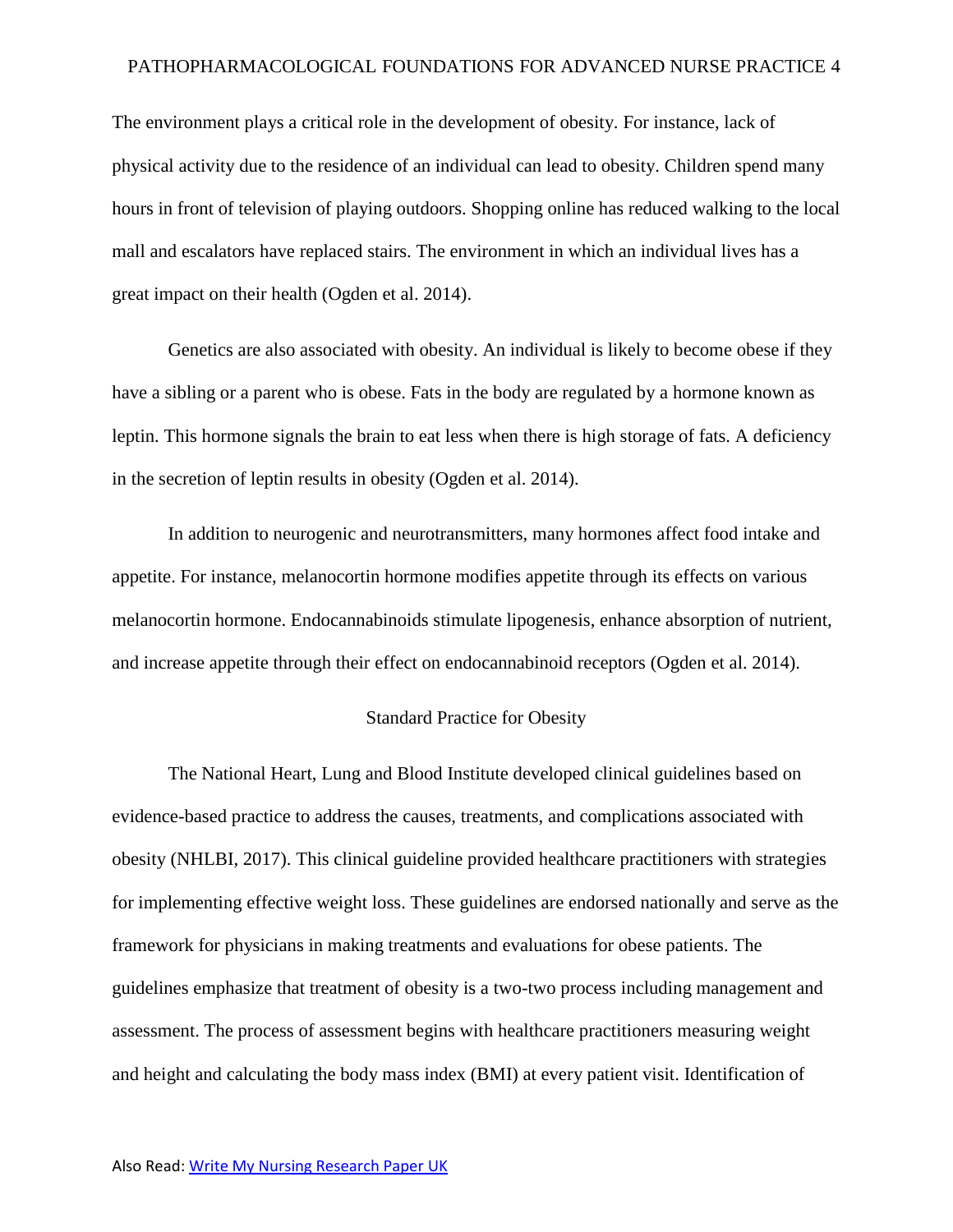overweight and obese patients will involve counseling a BMI of more than 30 will increase the risk of diabetes type 2, cardiovascular vascular, and increase mortality rate. For obese and overweight individuals to begin losing weight, it is to incorporate lifestyle changes and interventions. The physician will recommend an increase in physical activity, and prescribe a particular diet to attain reduced calorific intake. This intervention aims to maintain healthy body weight and reduce body weight (NHLBI, 2017).

 In Florida, care physicians use the guidelines provided by the NHLBI. According to recent health statistics by the CDC, Florida has the 14th lowest adult rate in the United States. The state has embraced various steps to reduce and the prevalence of obesity (Seidell & Halberstadt, 2015). For instance, the state has regulations for schools to provide mandatory physical activity along with mandatory lunch and breakfast choices. Florida also has funding for healthy food financing such as the Supplemental Nutrition Assistance Program (SNAP). Healthcare providers within Florida have a role of educating patients about weight loss and risk factors which cause obesity. Besides, care physicians will also follow the national guidelines to measure the patient's weight circumference and the BMI (NHLBI, 2017).

 At my local hospital, health practitioners adhere to the guidelines outlined by NHLBI. Florida Hospital's bariatric specialist, Dr. Kim, will begin with measuring a patient's waist circumference and BMI. Dr. Kim and his team of professionals will discuss the correct weight management program. The practice standards are maintained at the same level at the local, state national level.

### Pharmacological Treatment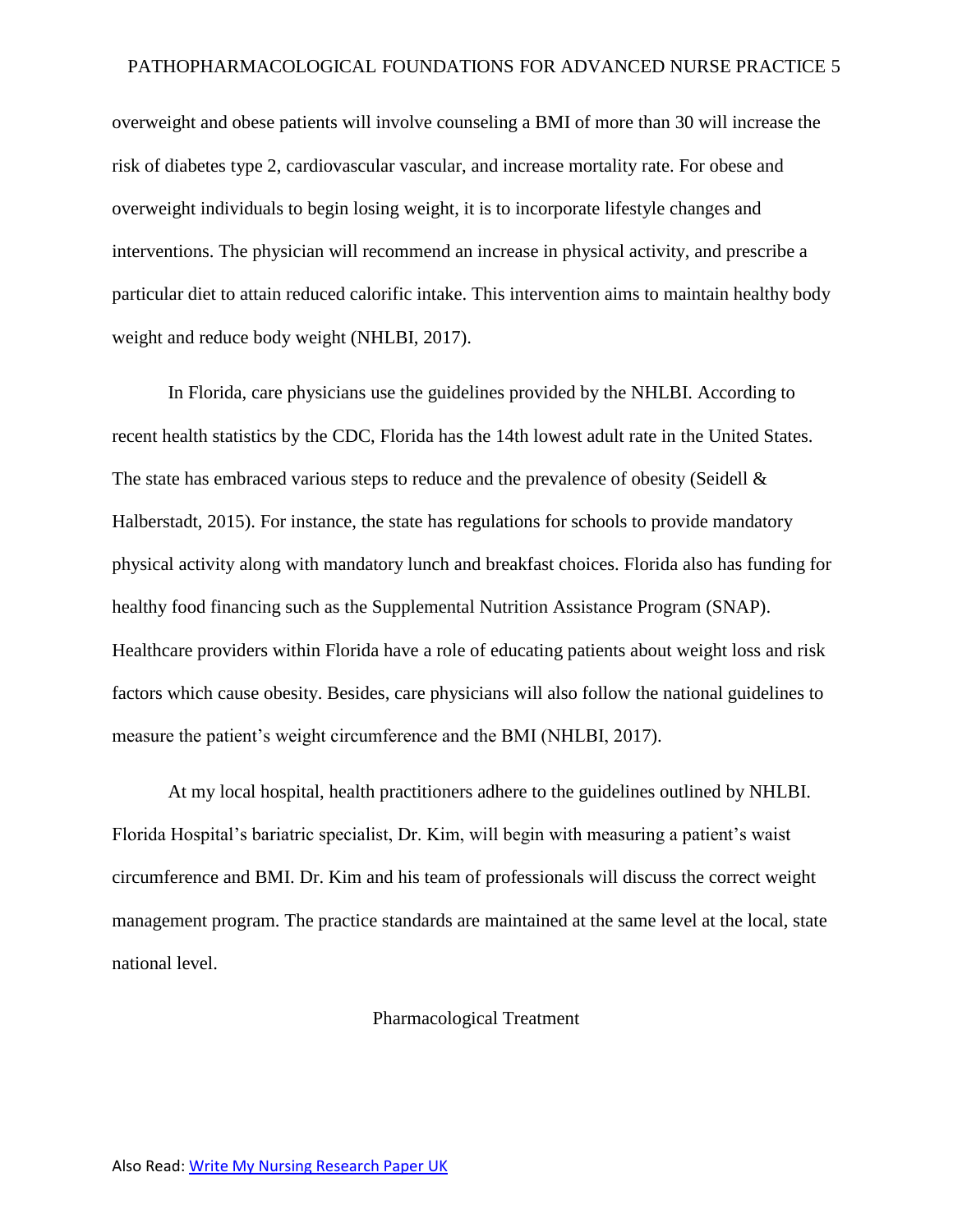Lifestyle interventions such as physical activity and changes in diet are the primary methods of treatment for obese and overweight individuals. However, lifestyle changes may not be effective to provide lasting weight loss. When changes in diet and physical activity an effective weight loss, pharmacological interventions are considered. The Federal Drug Administration (FDA) has approved weight loss drugs for long-term use (Ogden et al. 2014). Some of these drugs include orlistat and sibutramine. When an obese or overweight person does not lose weight after six months of lifestyle change, the FDA recommends pharmacotherapy which can be helpful as an adjunct for some patients. Weight loss drugs are used to manage obesity are appetite anti-depressants and anorexiants which work through increasing production of neurotransmitters. For instance, Sibutramine inhibits reuptake of neurotransmitters while producing a stimulating metabolic rate and anorectic effect. The side effects associated with Sibutramine include insomnia, dry mouth, constipation, and headache. Patients administered with Sibutramine may also experience an increase in blood pressure and heart rate (Ogden et al. 2014).

 Orlistat works by blocking absorption of fats through acting in the gastrointestinal tract. This drug is not absorbed and blocks lipases which decrease hydrolysis thus permitting excess fats to be eliminated in the feces. Orlistat may cause adverse effects on the patient based on the number of excess fats an individual consumes. The patient may experience oily spotting, fecal incontinence, and flats. Sibutramine and Orlistat have proven to cause weight loss effectively. However, these drugs should only be used under complete program monitored by a physician. Other drugs used for short-term loss of weight include Ephedrine. However, its use is limited due to complications such as increased heart rate and high blood pressure, and such medications can cause cardiac complications (Ogden et al. 2014).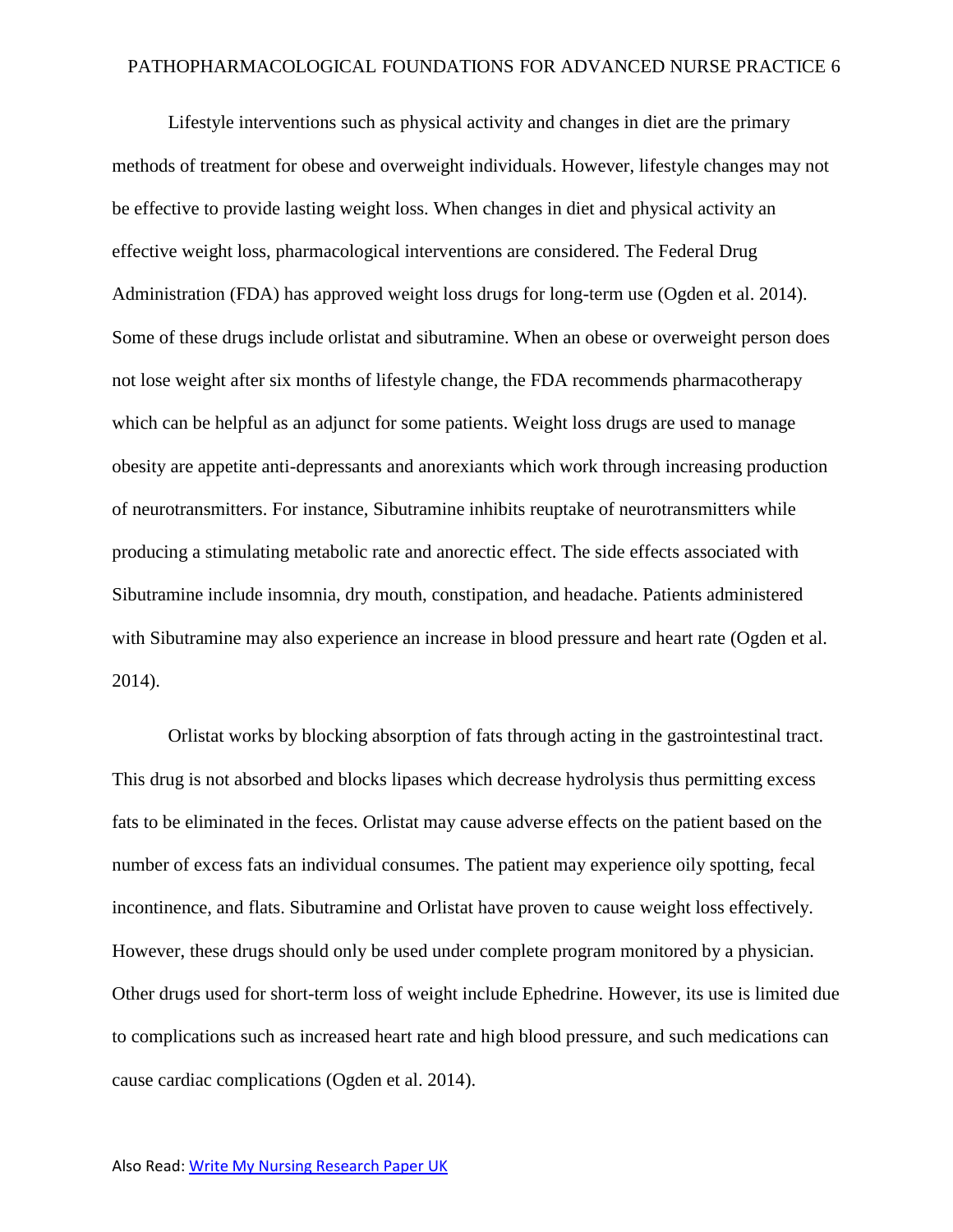In Florida, the standard for prescribing obesity medication by the state's Health Department has a purpose of improving weight loss and is only carried out by a qualified through obesity training. In Florida, physicians are not allowed to prescribe a drug which does not have approval from FDA. In my local hospital, obese patients meet with a multidisciplinary team of psychologists, pharmacist, dieticians, and doctors to get a knowhow of methods of enhancing weight loss and the patient's lifestyle.

## Clinical Guidelines

Assessment- Assessment of patient who is underweight loss therapy involves a measurement of the patient's weight circumference, body mass index, and overall morbidity and risk factors associated with the disease. The initial assessment of a patient should include the patient's overall motivation to lose weight to help promote the overall success of assessing obesity.

Diagnosis: Obesity is commonly diagnosed by calculating the BMI of an individual. For instance, adults whose BMI range from30.0 to 39.9 are considered obese while those with a BMI of 40.0 and above are regarded as extremely obese.

Patient Education- Healthcare providers can help to educate patients on strategies to improve physical activity, to improve nutrition and team them on the approaches to sustain a healthy lifestyle. The patient is instructed on physical activity and diabetes plan based on their BMI and lifestyle. The NHLBI provides health practitioners with a tool to effectively manage obese patients (NHLBI, 2017). Clinical guidelines have also been designed to help identify, evaluate, and treat overweight and obesity adult based on a systematic review of evidence-based practice.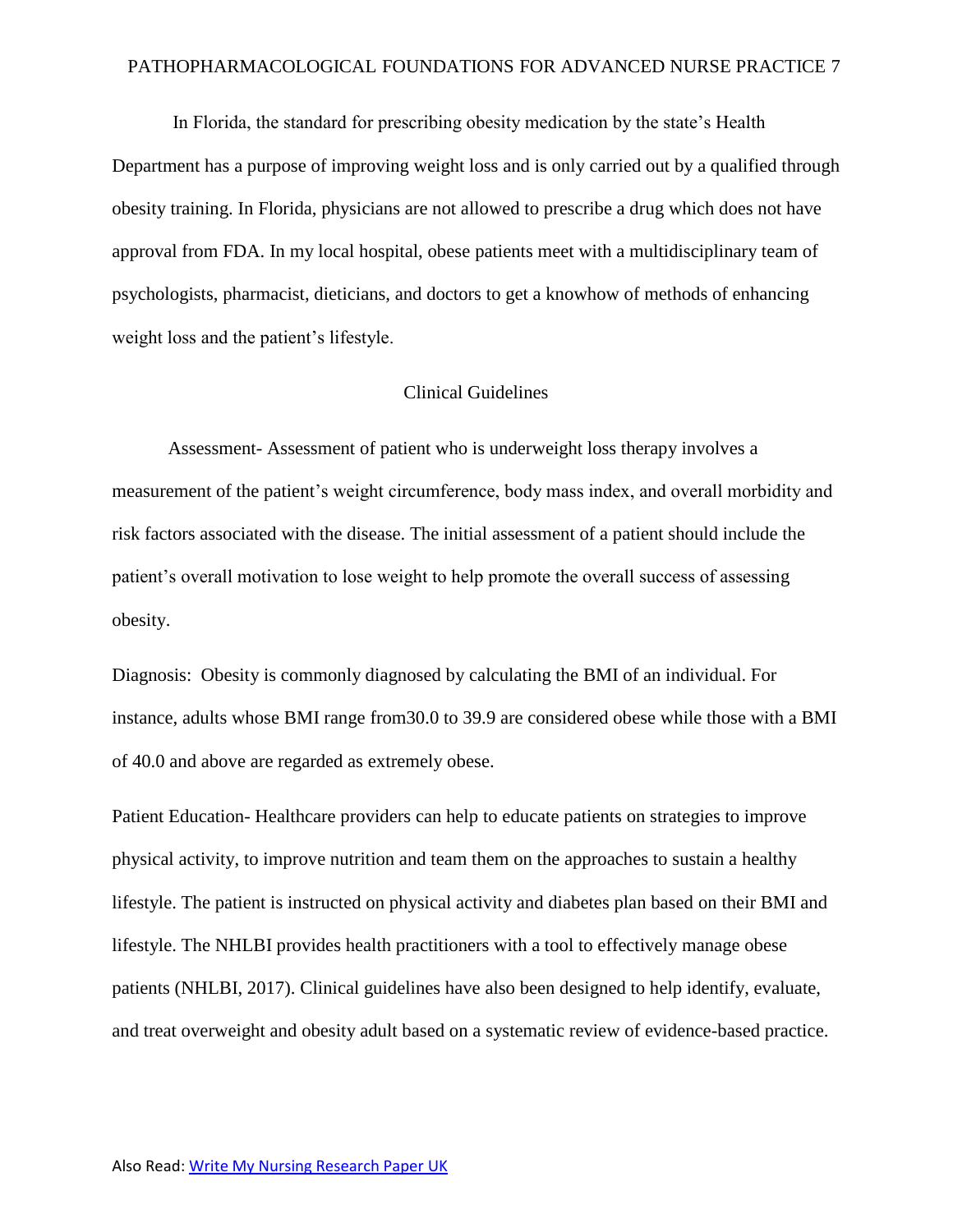Prospective studies have shown that over 80% of individuals who lose weight will slowly regain. Therefore, patient education is critical in initiating and maintaining weight loss.

## Standard Practice of Obesity Management

 In my community hospital, the standard of practice originates with a specialized trained care coordinator. The care coordinator is assigned to a patient and monitors the weight loss journey from the start to the end. Treatment of obesity depends on three tracks which are based on the patient. The first track is the evaluation stage. During the evaluation stage, the patients meet the multidisciplinary healthcare team to discuss their diet, modern lifestyles, and weight loss strategies. It involves the evaluation and assessment of obesity specialist. The physician, in this case, measures the patient's waist circumference, BMI, and discusses the risk factors for obesity with the patient. The NHLBI provides clinical guidelines to be followed by healthcare providers. The patient is also informed about tools to identify causes that lead to obesity and lifestyle choices.

 The second track is known as the medicine track. Drugs used for managing obesity are used along with a management plan which is prescribed and examined by a doctor. There are different drugs used in the treatment of obesity such as Orlistat and Sibutramine.

 The third track is known as surgical track which is recommended for severely obese patients whose BMI is above 40.0. When the two previous tracks prove to be ineffective, and the patient is identified as a health risk, they are assessed for bariatric surgery.

 Comparing the clinical guidelines of my community hospital with that of NHLBI the standard for obesity management is both tailored to the demands of patients to make weight loss more successful.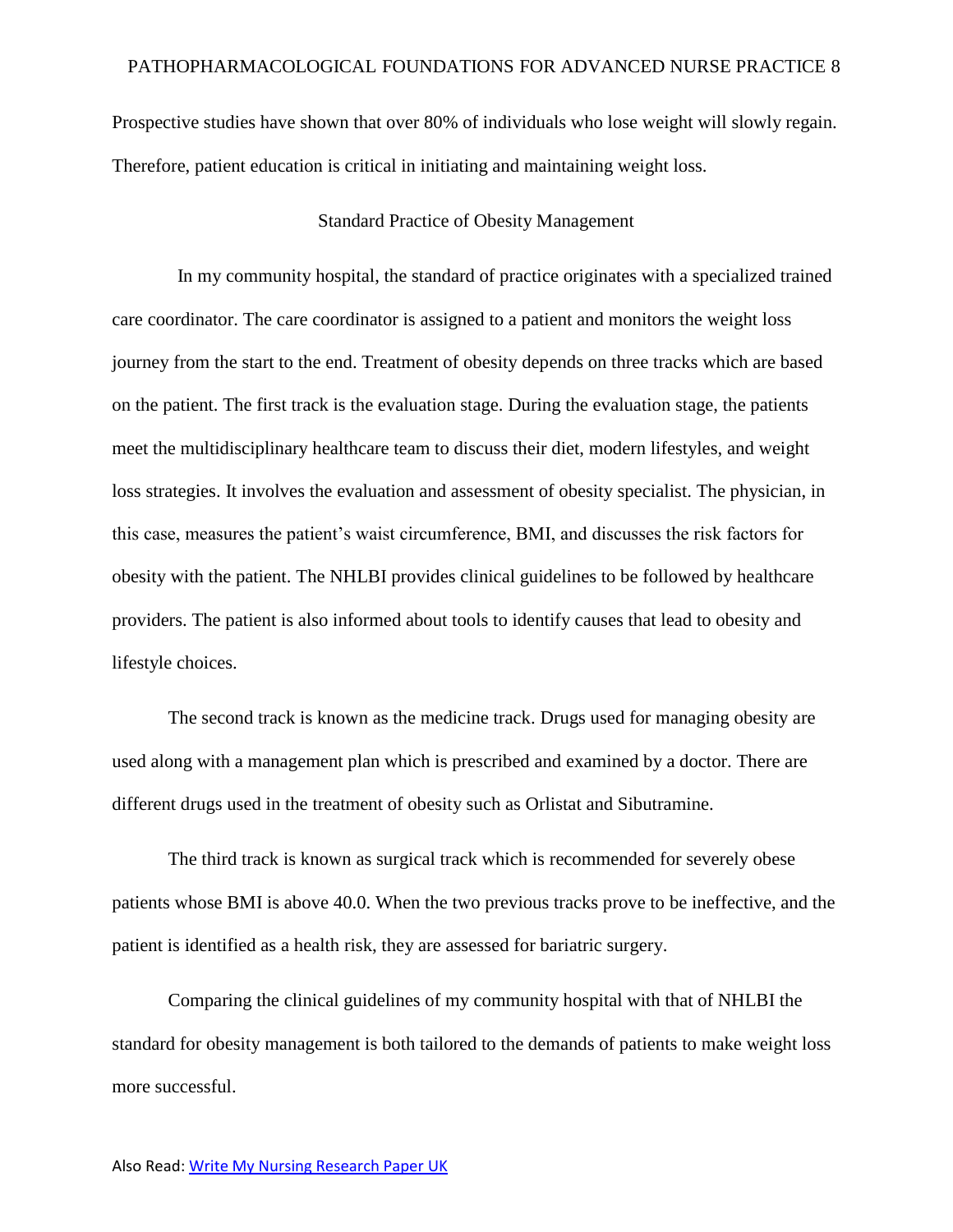### Managed Disease Process

According to NHLBI, treatment of obesity should involve a two-step program which includes assessment and management of the condition (NHLBI, 2017). Weight loss and obesity management are a big struggle for many obese patients. Patients who lose weight are likely to regain it within five years. Maintaining a healthy lifestyle is a long-term commitment and an individual needs to be assisted through counseling, be motivated and comply with the dietary and physical challenges that promoted the initial weight loss. During this weight maintenance phase, drug therapy may be considered to help maintain a healthy weight. The health provider and the patient are required to remain in contact for about six months which has proven result to a more effective weight loss as well as weight maintenance goal. There are various factors which help a patient to manage obesity including drug therapy, support, and lifestyle changes.

## **Outcomes**

According to a report by the CDC, obese patients who comply with NHBLI guidelines and loses of weight reduce chances of premature mortality by 18% (NHLBI, 2017). A study of obese adults demonstrated that by reducing weight by 5% will lead to a decreased risk of diabetes and cardiovascular diseases as well as lowering the cholesterol level (Liu et al. 2018). Weight loss leads to improved blood glucose and blood pressure. Obese patients need to engage in physical exercise and maintain a healthy diet. A well-managed patient can live a normal and long life.

Treatment Options- Upholding healthy support, exercise routine, and a healthy diet will allow an obese patient to live a quality life. When the patients have set up an effective and routine weight loss plan, the physician can change them to a conservation program. If weight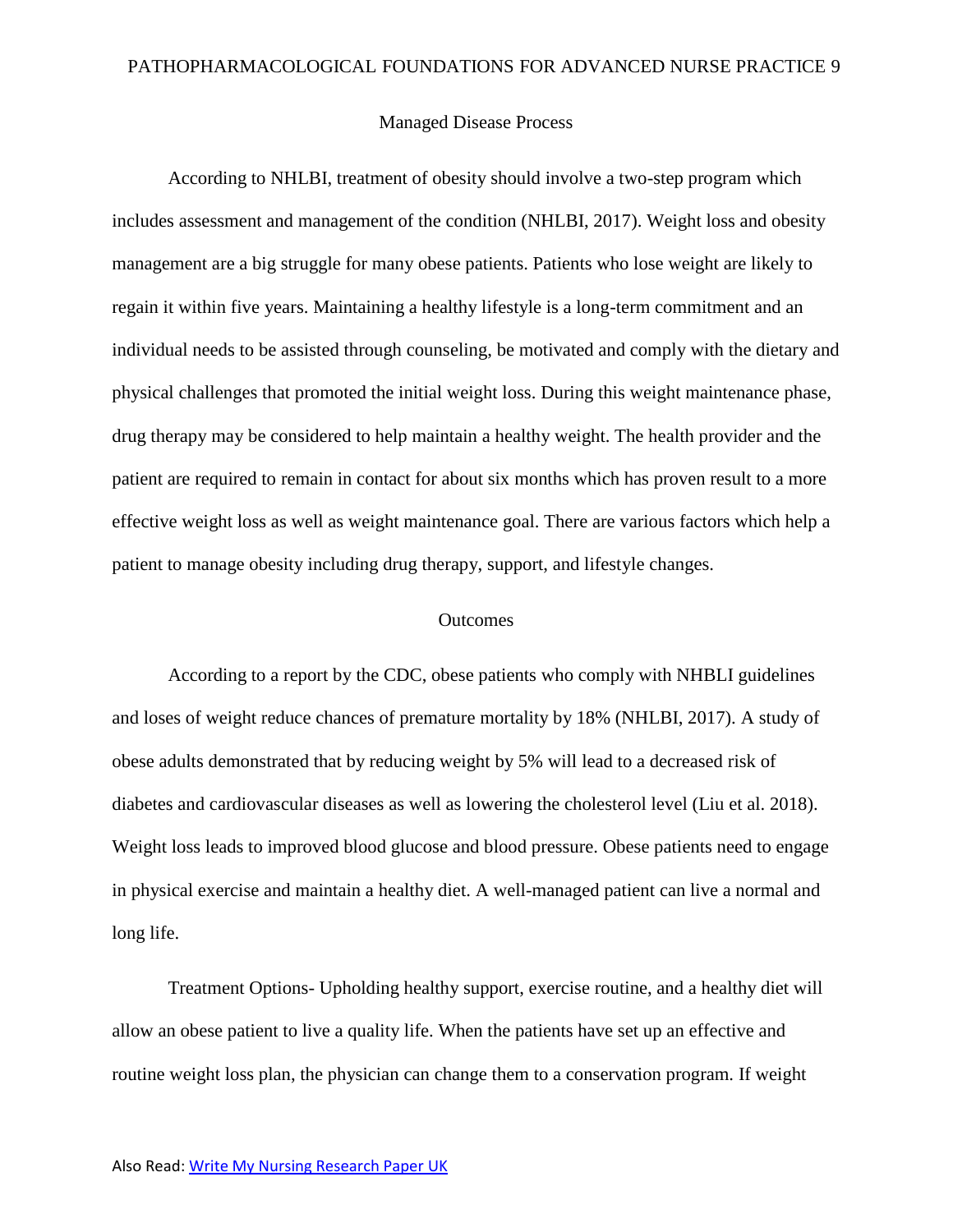gain is noted after this program, the patient may need to resume a short-term weight loss. This is critical to the effective weight loss of the patient. Keeping the managed patient on track is important.

Access to Care: Accessibility of care facilities impacts management of obesity. Patients with have suitable access to care are more likely to maintain weight loss than their counterparts. Patients need to make it a precedence to liaise with their care providers for calculations of waist circumference and BMI. Patients who keep regular appointment have a higher chance of sustaining the weight loss. The health provider will act as a support to help encourage patient success and provide tools for weight loss.

Life expectancy: Obese patients are at a greater risk of developing other complications such as stroke, heart disease, and cancer. These complications are associated with premature deaths. A study on obesity by the National Institute for Health found that obesity can decrease life expectancy by 14 years (Alston & Okrent, 2017). A patient who reduces weight can decrease the risk of developing cardiovascular diseases, cancer, and type 2 diabetes and hence raise their life expectancy by more than a decade.

# **Disparities**

The prevalence of obesity is rising in the United States. Equally alarming of this condition is the increased disparities in obesity. The rates of change for ethnic/racial minorities are significantly greater than those of whites making it essential for health care providers to understand differently better changing physical environments and dietary that are the root cause of obesity. In the United States, obesity has been on the rise in the past two decades and has reached epidemic proportions. The CDC projects that by 2030 about 50% of Americans will be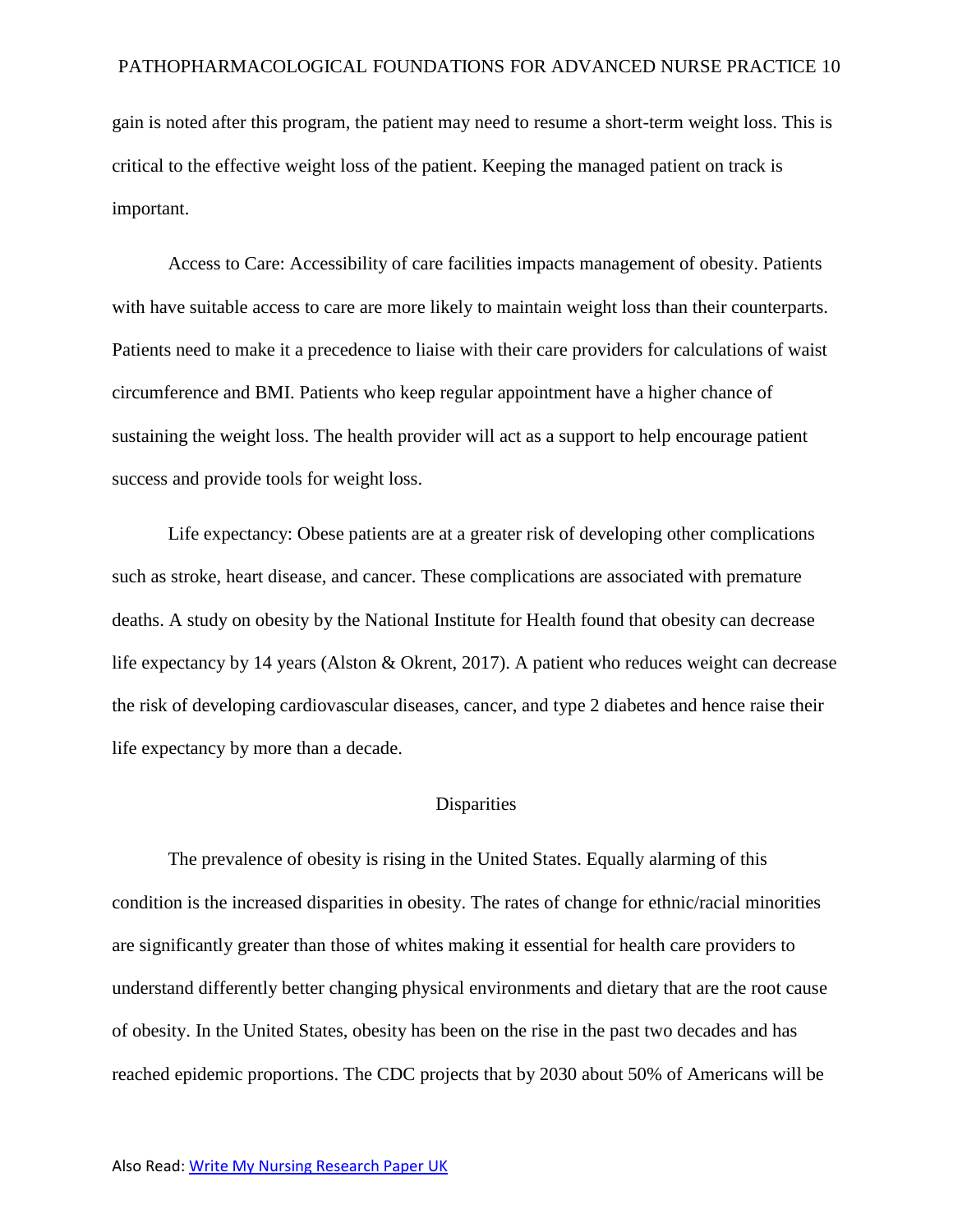obese (Alston & Okrent, 2017). Obesity is greatly influenced by the social environment. Prospective have shown that socioeconomic status, geographical location, sex, and race are tied to the disparities in the incidence of obesity. Among the US population, the Latino and Black population have higher rates of obesity than their White counterparts. The rate of obesity among black females in America is higher than any other group in the country. Statistics show that for every \$2 earned by white families, the African American families earn \$1 and over 82% of the black women are obese or overweight (Alston & Okrent, 2017). This disparity is associated with limited access to safe places to be physically active and affordability of healthy foods. There is a linear correlation between lower income with a high prevalence of obesity because less nutritious food is less expensive. Households in a low-income neighborhood have limited access to fresh produce and recreational facilities.

 Access to healthcare is another major disparity among obese patients. Weight loss programs require regular physician visits, blood work, counseling, and monitoring of weight loss. Patients from low-income families may not be able to facilitate their medical fee, and daily transportation to see the physicians as well as the time off work when they go for a clinical visit.

 The obesity disparities in the United States and Europe are quite similar. Women are five times more likely to become obese than men. Low socioeconomic groups are twice as likely to be obese. Inequality is quite evident in areas inhabited with a high population of immigrants who reside in low socioeconomic regions because of their economic status. In these areas, healthy food is expensive, less accessible, and less convenient. Europeans living in low-income areas have limited access to safe spaces for physical activity, fresh vegetable, and fruits. However, they have a vast supply of fast food choices. National and international obesity levels are similar and are mainly based on income and gender. According to a report by the World Health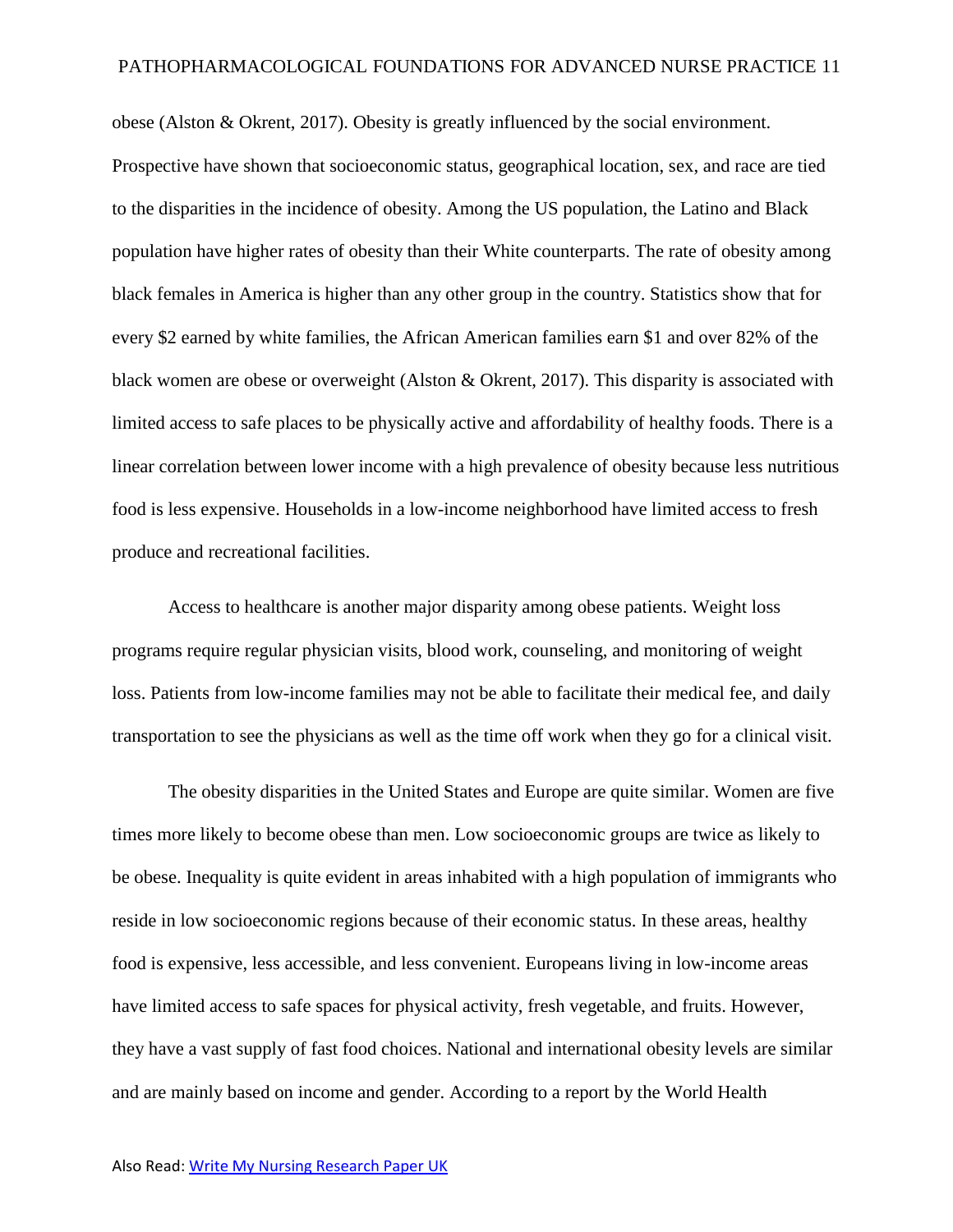Organization (WHO) low socioeconomic background affects obesity and the prevalence of obesity is higher in men than in women (Alston & Okrent, 2017).

## Managed Disease Factors

Various factors help patients to manage their weight loss effectively. These factors may include financial resources, access to care, and insurance coverage.

Financial Resource- Financially stable patients are usually successful in managing their weight loss. For instance, in Canada, patients are required to pay the cost of meal replacements. The state provides medically supervised meal programs whose costs range from \$1,000 to \$2,000 (Liu et al. 2018). Drugs are not covered by the public benefits plan. Thus being financially stable is important in the management of weight loss.

Access to care- Obese patients require close healthcare attention and will need to have access to obesity specialist or primary care physician. Having easy access to these providers helps patients to be compliant with follow-ups and clinical appointments. Patients who are in a position to meet their care providers without necessarily having to take off from work are likely to demonstrate successful weight loss. Efficient transportation will facilitate appointments as it will allow the convenience of making weigh-ins, support groups, and nutrition counseling.

Insurance Coverage- Obese patients with a BMI of 40.0 and above may need bariatric surgery. The cost of bariatric surgery is estimated to be about \$30,000 (Liu et al. 2018). Patients with insurance coverage can benefit from their premiums. Most healthcare plans provide cater to weight loss treatments, counseling, medications, and surgery. For instance, if a patient is insured for weight loss treatment, they are likely to have effective weight loss management. When a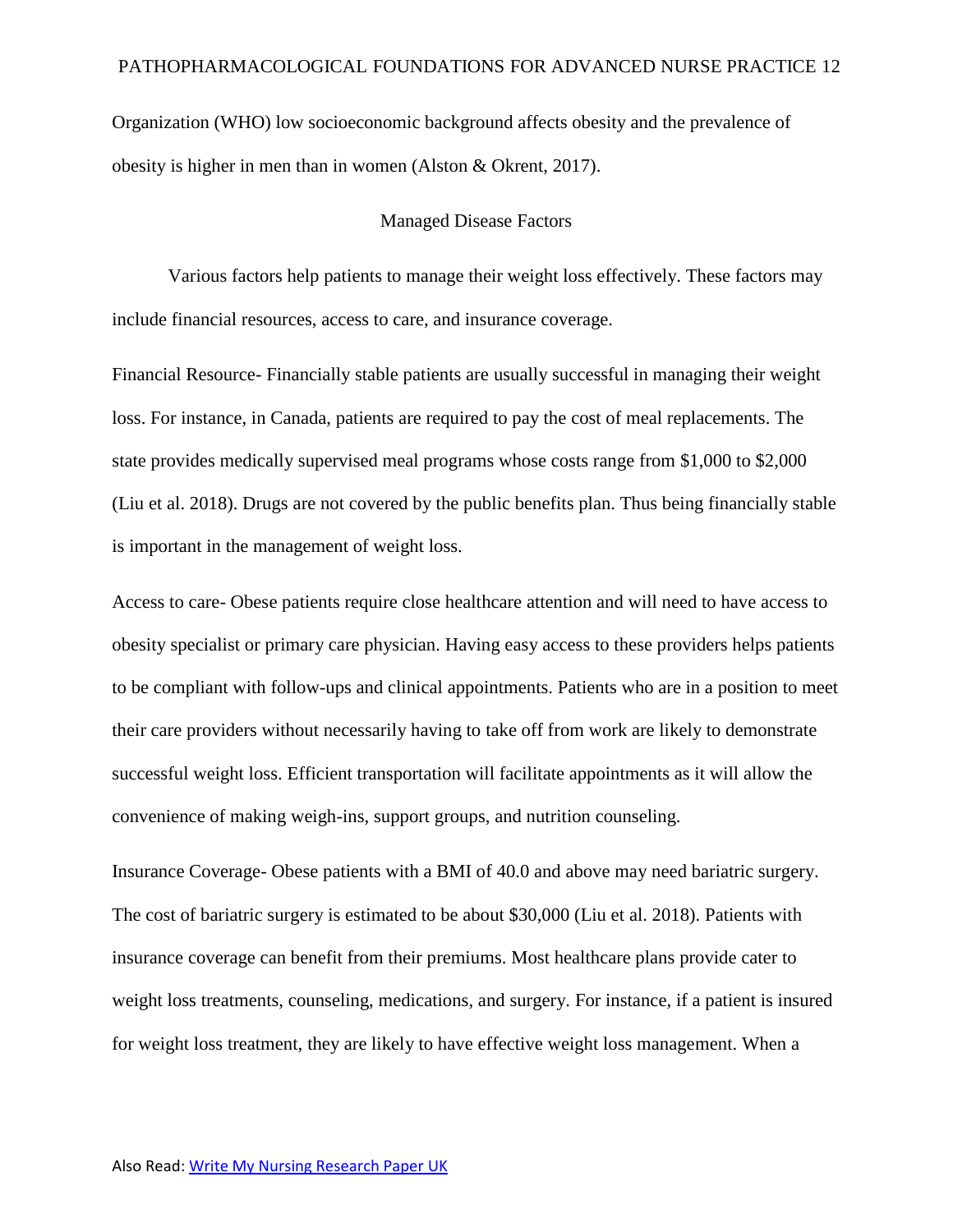patient is insured against all these treatments will help them to focus on the treatment not the cost of the program.

# Unmanaged Disease Factors

The factors which facilitate management of weight loss can also compromise a patient in managing weight. These factors include financial resources, access to care and insurance coverage.

Financial Resources- Lack of financial resources makes the process of management of weight loss for obesity daunting. The cost for healthy food, transportation, and co-pay office visits is expensive. Patients are expected to make an appointment with the multidisciplinary team to make continue monitoring the progress of their weight loss. The additional cost may not be covered by insurance. Most health insurance premiums demand a large fee for specialized services. The patient may have to incur transportation cost to and from especially when the physician is not within the local residence of the patient. The patient may be forced to take time off from work to compensate for office hours. The insurance premiums do not cover meal plans, and this makes it difficult for patients to adhere to dietary restrictions.

Access to Care- Access to care may be limited even if a patient can offer their financial benefits for weight loss program as well as their transportation. For instance, in Canada, there are few programs with a multidisciplinary team with only 40 board certified obesity management physicians. Access to care is limited with more than one in four adults being obese.

Insurance Coverage- Patients who are not insured have to pay out-of-pocket for any obesity treatment. It is estimated that the average cost of bariatric surgery is about \$30,000 (Liu et al. 2018). This cost is exclusive of follow-up visits, counseling, and cost of dietary plans. A patient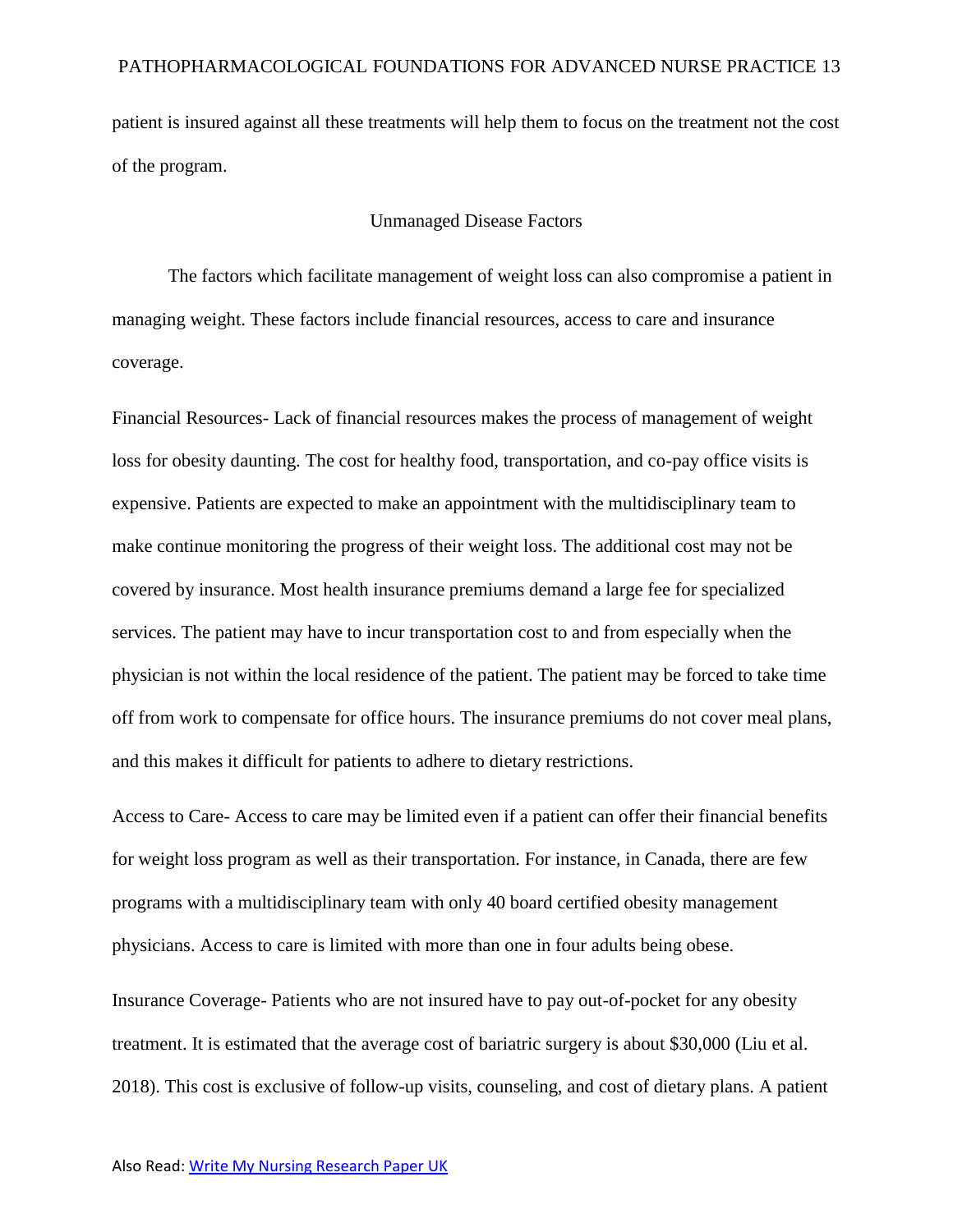with low income and no insurance coverage will not adhere to recommended weight loss programs and will be unable to manage obesity.

# Unmanaged Disease Characteristics

When unmanaged, obesity can lead to health complications such as sleep apnea, stroke, blood pressure, cancer, osteoarthritis, cardiovascular diseases, and diabetes. Most of these complications can cause premature death if left untreated. According to the Centers for Disease Control and Prevention, obese persons have a higher risk of mortality and morbidity than people with normal weight.

 Obesity impacts the quality of life of an individual. An obese patient is likely to experience breathlessness because of carrying excess fats which carry excess fats which obstructs them from engaging in physical activities. Obese patients often experience pain in the joints and at the back and feels tired frequently. An unmanaged patient will have high cholesterol levels and increased blood pressure which increase the risk of developing cardiovascular disorders. These risks can result in a stroke or heart attack which cause significant disabilities. Obese patients will have a high likelihood of hospital readmissions for complications associated with obesity. This patients may psychologically be depressed and can isolate themselves from society. Patients with the unmanaged obese condition will have a shorter life expectancy than their counterparts who are compliant with physician's advice (Liu et al. 2018).

# Patients, Families, and Populations

Obese patients are at a greater risk of developing adverse medical complications. Obesity also increases the rates of mortality and morbidity, and this poses a great concern for this epidemic. Obesity is associated with psychological distress, and in a world where slim is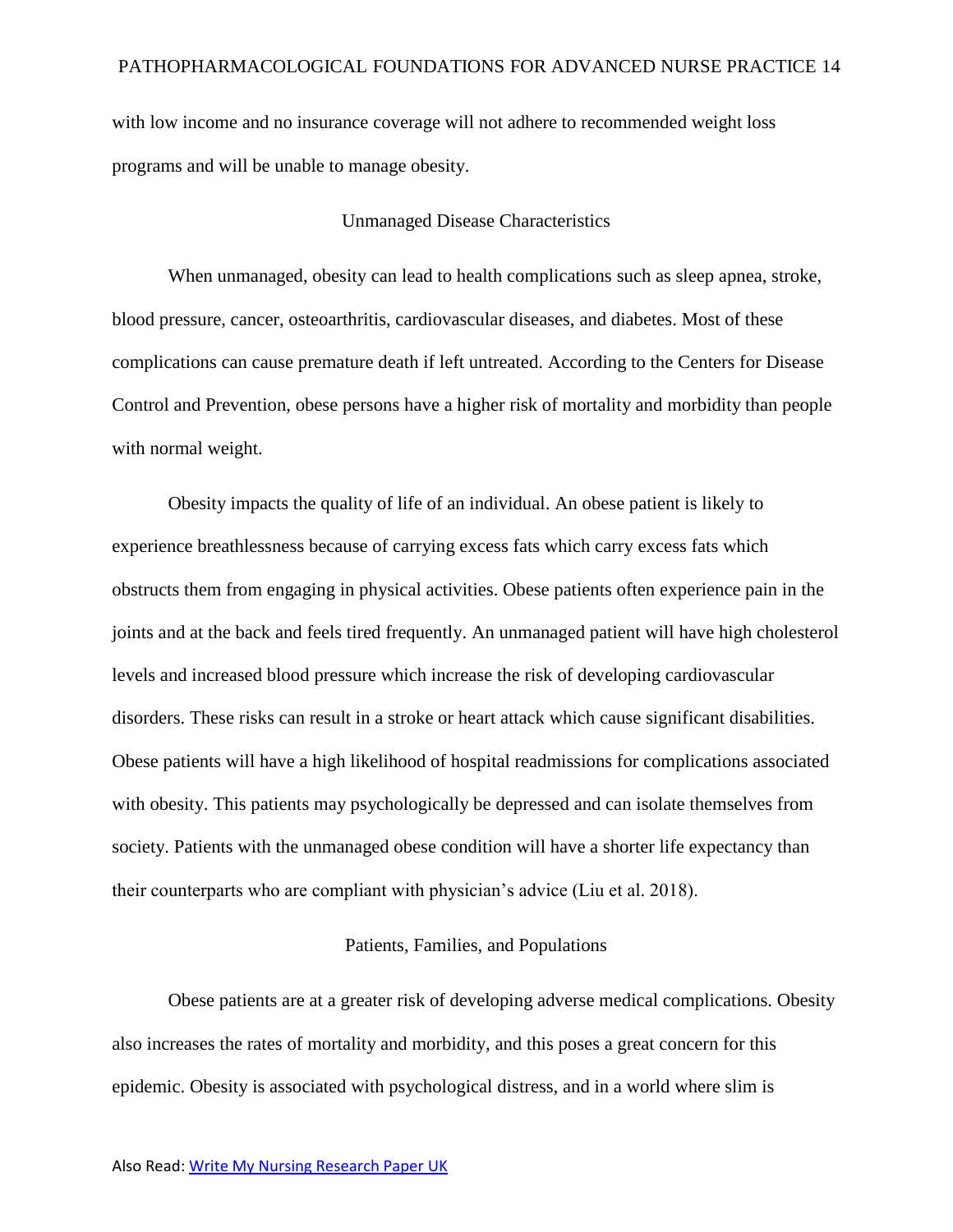attractive, obese individuals can suffer from low self-esteem. The stigma of being weak or lazy is usually the blame for obesity. Studies have shown that caregivers, nurses, and physicians can have the perception that obese patients are unpleasant, weak, and over-indulgent (Liu et al. 2018). There is a correlation between high rates of social isolation, anxiety, and depression. In my community, there are not support programs for obese patients. There is no local gym or support groups. Fast foods are easily accessible, and vendor even offers delivery options.

 Patients with unmanaged obesity develop health complications which can be a burden to the family. Obese patients usually feel embarrassed and ashamed. They rarely participate in activities which need them to go out in public. Family members may feel burdened with the additional care required by the obese patient. They may also most of the spent time taking care of their loved ones which they would spend on movies or at the park.

 In my community, the population of Hispanic is 40%, Whites 30%, African American 20%, and other races make up to 10%. Addressing the disparities in healthcare is crucial considering that Hispanics who are the majority of the population have a higher rate of obesity than the other the other groups (Liu et al. 2018).

### **Costs**

The health cost of managing obesity is enormous. For instance, in the U.S, the healthcare cost of obesity of obesity and obesity-related complications is about \$190.2 billion per annum.

# Cost for Patients

The cost for obese patients includes dietary plans, surgery, transportation, medications, and doctor office visits. It is estimated that obese patients spend about 42% more on direct care than healthy individuals. An obese person spends about \$92,235 per year (Liu et al. 2018). This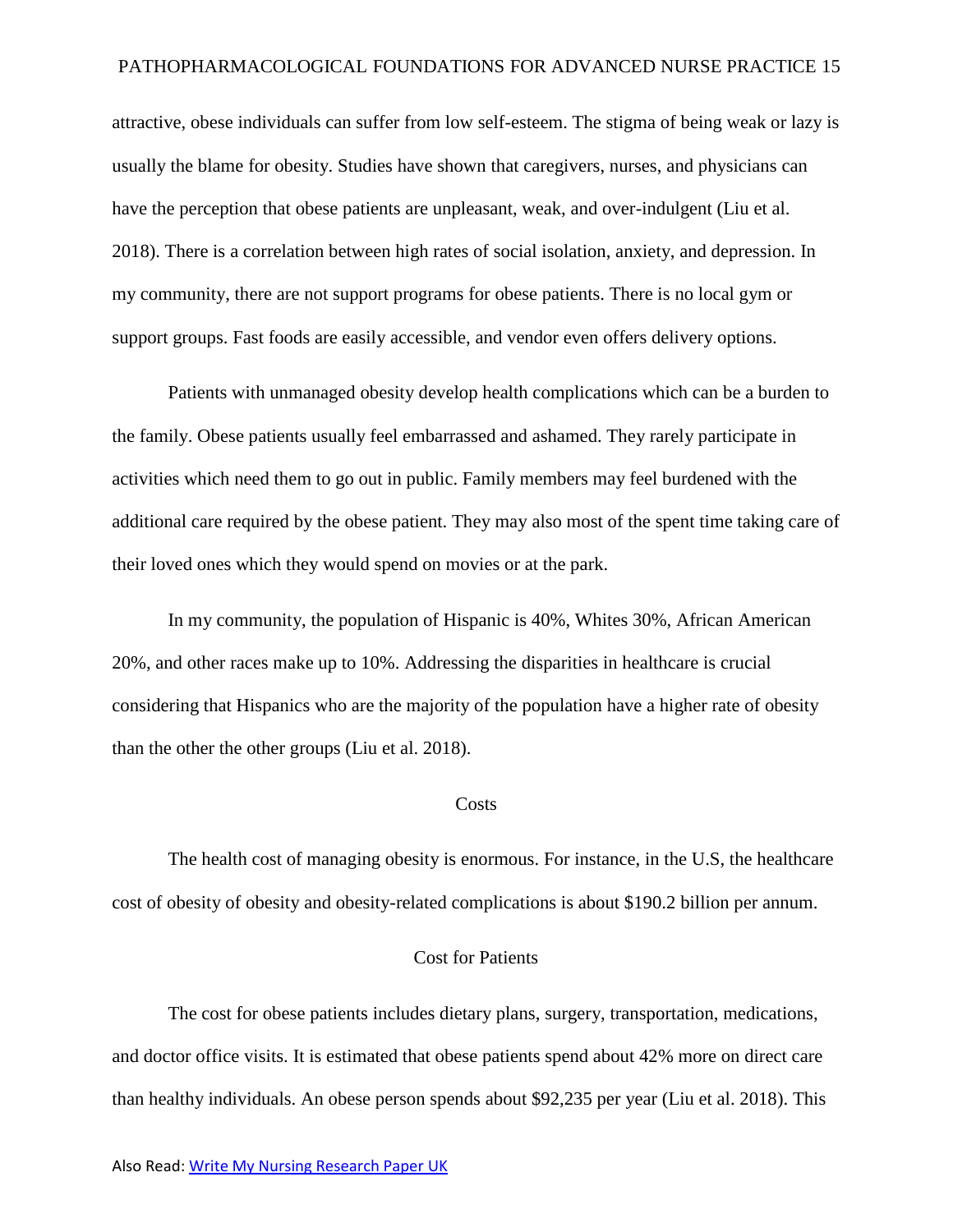cost is inclusive of cost for absenteeism from workers which increases healthcare cost for employers.

## Cost for Families

Obesity results in a financial burden on families. The family members have a duty of caring for the obese patient especially when the patient is unable to work. The family members have to offer transportation to and from the physician which increase the healthcare cost. Also, the family members will have to take off from work to take the obese patient for a clinical appointment (Liu et al. 2018).

# Cost for Population

Obesity poses a big financial burden on patients, families and the nation at large. The cost for obesity in the United States is estimated to be \$210 in a year. About 6% to 20% of Medicare expenditure goes to adult obesity. It is projected that the cost of managing obesity-related complications will increase from \$48 to \$66 billion per year by 2030 when over 50% of the Americans will be overweight (Liu et al. 2018).

### Health Promotion

The best health promotion practice in an outpatient clinic may include addressing the behavioral well-being of the patient and providing patient education regarding exercise and diet. The patient needs to be educated about the risk factors associated with obesity as well as interventions to manage obesity. I will identify obese patients who have the desire to lose weight. After establishing a good relationship with them, I will begin educating them on the importance of weight loss through strategies such as exercise and diet.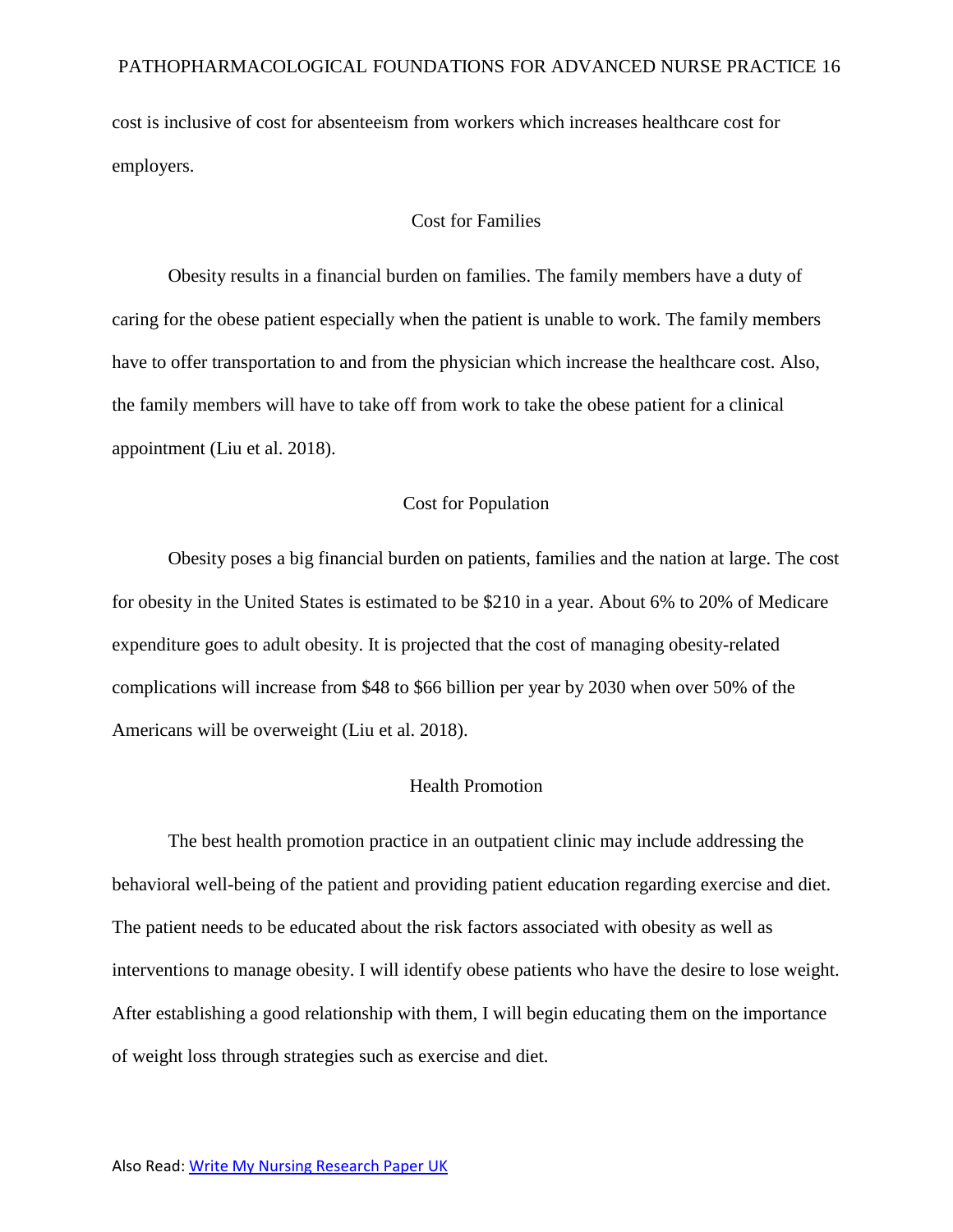### Implementation Plan

I will employ three strategies to implement best practices for managing obesity. These strategies include education, referrals, and making a follow-up phone call for a patient. The patient education will focus on weight loss management. Patients with a BMI of 30 will be advised to focus on losing weight to achieve a healthy weight.

 The second strategy I will use is through referrals. I will make referral cases to social services, dieticians, and case managers. This multidisciplinary team will help to identify the health needs of the patient and help in weight loss programs. The third strategy which I will use in the implementation of a weight loss program is through asking the patient if they prefer a follow-up phone call. Follow-up phone call while ensuring that the patient is receiving education, referrals and any follow up which is needed.

# Evaluation Method

To determine the effectiveness of these methods, I will interview the patients about their demand for weight loss interventions. I would ask the patients if they found the education materials useful. I will also examine the patient's chart to determine the success of the referrals. Lastly, I would assess the follow-up phone call to address what could have been perfected to promote effective obesity management and a healthy lifestyle.